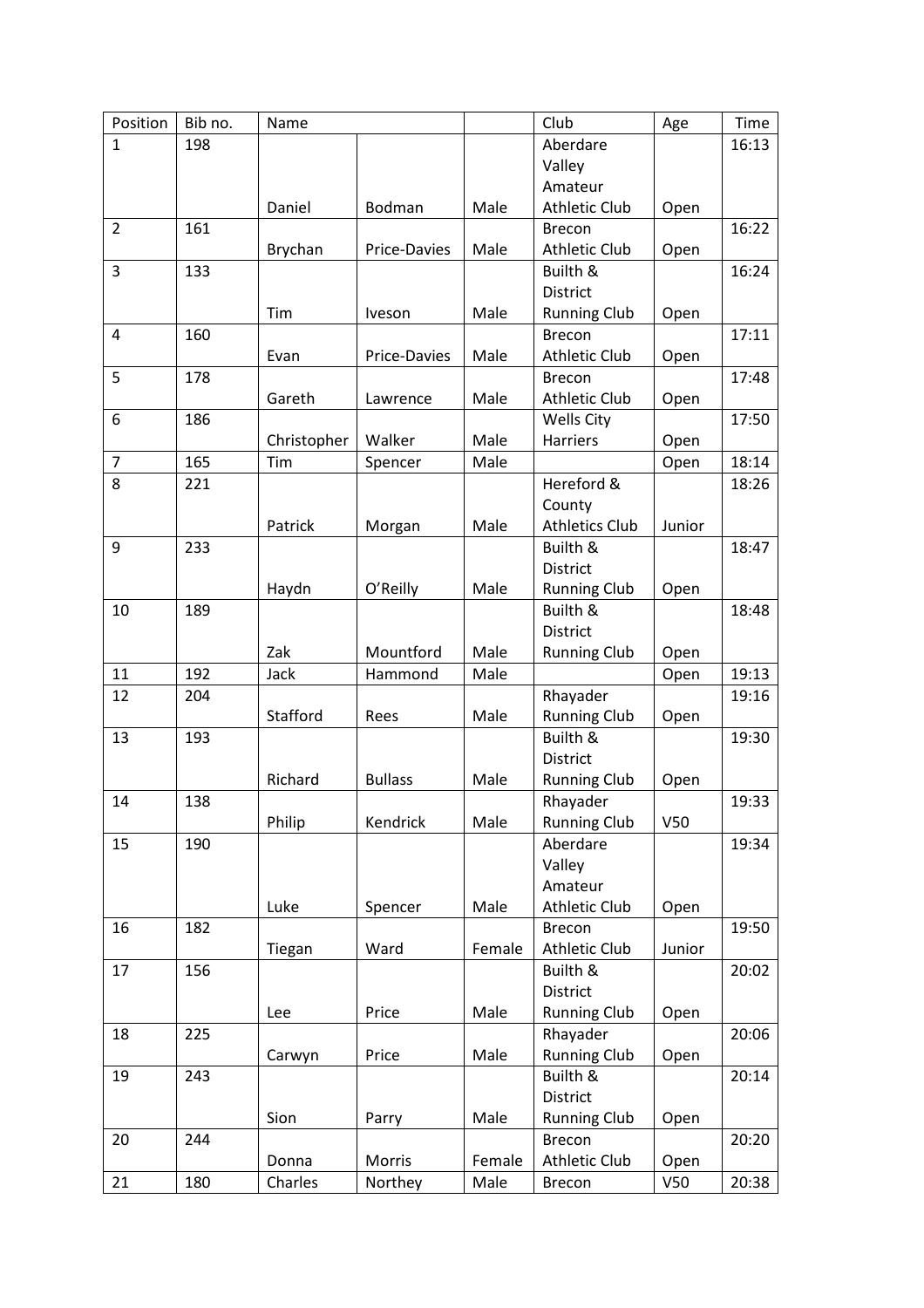|    |     |              |          |        | <b>Athletic Club</b>  |                 |       |
|----|-----|--------------|----------|--------|-----------------------|-----------------|-------|
| 22 | 211 |              |          |        | Rhayader              |                 | 20:45 |
|    |     | Michael      | Warrick  | Male   | <b>Running Club</b>   | V60             |       |
| 23 | 124 |              |          |        | Rhondda               |                 | 21:07 |
|    |     | William      | Daniels  | Male   | <b>Athletics Club</b> | V60             |       |
| 24 | 203 |              |          |        | Rhayader              |                 | 21:10 |
|    |     | Joanne       | Rees     | Female | <b>Running Club</b>   | Open            |       |
| 25 | 140 |              |          |        | Presteigne            |                 | 21:29 |
|    |     | Steven       | Mesham   | Male   | Pacers                | Open            |       |
| 26 | 238 | Tom          | Morton   | Male   |                       | Junior          | 21:53 |
| 27 | 222 |              |          |        | Hay                   |                 | 21:54 |
|    |     | <b>Brian</b> | Morgan   | Male   | Hotfooters            | V50             |       |
| 28 | 197 |              |          |        | Builth &              |                 | 22:40 |
|    |     |              |          |        | District              |                 |       |
|    |     | Gary         | Watts    | Male   | <b>Running Club</b>   | V50             |       |
| 29 | 205 | Adam         | Farmer   | Male   |                       | Open            | 22:54 |
| 30 | 181 |              |          |        | <b>Brecon</b>         |                 | 23:00 |
|    |     | Catherine    | Olivant  | Female | <b>Athletic Club</b>  | Open            |       |
| 31 | 169 |              |          |        | Builth &              |                 | 23:13 |
|    |     |              |          |        | District              |                 |       |
|    |     | Gunvor       | Troelsen | Female | <b>Running Club</b>   | V <sub>50</sub> |       |
| 32 | 155 | Gareth       | Price    | Male   |                       | Open            | 23:28 |
| 33 | 235 |              |          |        | Rhayader              |                 | 23:30 |
|    |     | L            | Hammond  | Female | <b>Running Club</b>   | V50             |       |
| 34 | 245 |              |          |        | Rhayader              |                 | 23:36 |
|    |     | Alun         | Jenkins  | Male   | <b>Running Club</b>   | V <sub>50</sub> |       |
| 35 | 224 |              |          |        | Builth &              |                 | 23:39 |
|    |     |              |          |        | District              |                 |       |
|    |     | Christine    | Dowse    | Female | <b>Running Club</b>   | Open            |       |
| 36 | 147 |              |          |        | Rhondda               |                 | 24:04 |
|    |     | Ellis        | Padfield | Male   | <b>Athletic Club</b>  | Junior          |       |
| 37 | 219 |              |          |        | Builth &              |                 | 24:09 |
|    |     |              |          |        | District              |                 |       |
|    |     | Kate         | Mills    | Female | <b>Running Club</b>   | Open            |       |
| 38 | 177 | Katie        | Edwards  | Female |                       | Open            | 25:14 |
| 39 | 127 | Jenny        | Farrow   | Female |                       | Open            | 25:27 |
| 40 | 179 |              |          |        | <b>Brecon</b>         |                 | 25:40 |
|    |     | Alexandra    | Marsh    | Female | <b>Athletic Club</b>  | Open            |       |
| 41 | 206 |              |          |        | Rhayader              |                 | 25:43 |
|    |     | Rose         | Thomas   | Female | <b>Running Club</b>   | V60             |       |
| 42 | 137 |              |          |        | Rhayader              |                 | 25:45 |
|    |     | Suzanne      | Kendrick | Female | <b>Running Club</b>   | V50             |       |
| 43 | 249 |              |          |        | Rhayader              |                 | 25:50 |
|    |     | Roy          | Williams | Male   | <b>Running Club</b>   | V50             |       |
| 44 | 174 | Antony       | Williams | Male   |                       | V50             | 25:54 |
| 45 | 210 |              |          |        | Rhayader              |                 | 26:00 |
|    |     | Stephanie    | Warrick  | Female | <b>Running Club</b>   | V60             |       |
| 46 | 129 | Sarah        | Gingell  | Female |                       | Open            | 26:03 |
| 46 | 201 |              |          |        | Brecon                |                 | 26:03 |
|    |     | Laine        | Skinner  | Male   | Athletic Club         | Open            |       |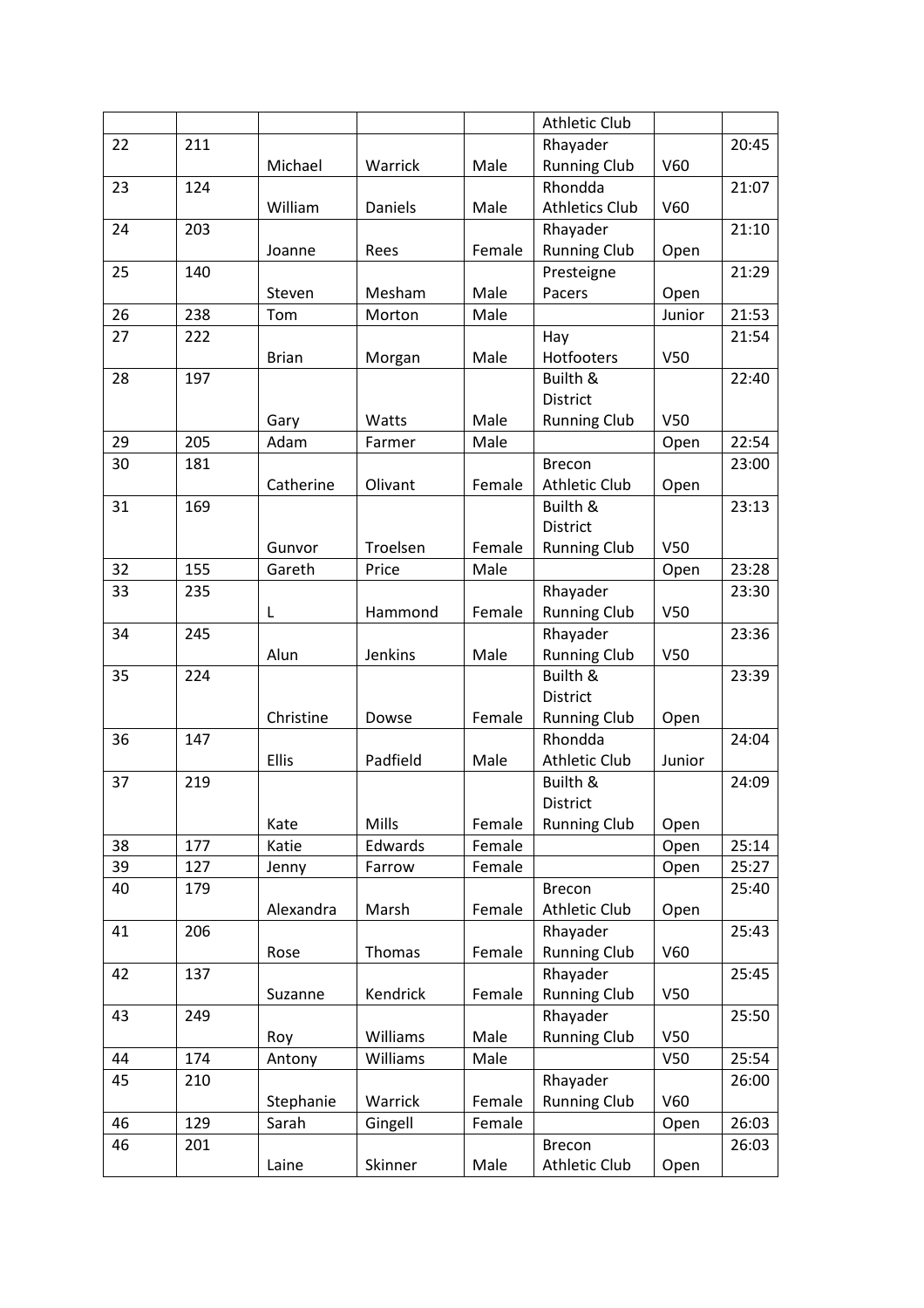| 48       | 151 |               |                |        | Presteigne            |                 | 26:05 |
|----------|-----|---------------|----------------|--------|-----------------------|-----------------|-------|
|          |     | Laura         | Powell         | Female | Pacers                | Open            |       |
| 48       | 195 |               |                |        | <b>Brecon</b>         |                 | 26:05 |
|          |     | Gary          | <b>Bartram</b> | Male   | <b>Athletic Club</b>  | Open            |       |
| 50       | 163 |               |                |        | Builth &              |                 | 26:26 |
|          |     |               |                |        | District              |                 |       |
|          |     | Lianne        | Rollinson      | Female | <b>Running Club</b>   | Open            |       |
| 51       | 213 |               | Ealey-         |        | Rhayader              |                 | 26:29 |
|          |     | Catherine     | Fitzgerald     | Female | <b>Running Club</b>   | Open            |       |
| 52       | 119 |               |                |        | Builth &              |                 | 26:36 |
|          |     |               |                |        | District              |                 |       |
|          |     | Stuart        | Cripps         | Male   | <b>Running Club</b>   | Open            |       |
| 52       | 132 | Stephen       | Hughson        | Male   |                       | V50             | 26:36 |
| 52       | 220 | Victoria      | Morris         | Female |                       | Open            | 26:36 |
| 55       | 202 |               |                |        | <b>Brecon</b>         |                 | 26:42 |
|          |     | Brynach       | Skinner        | Male   | <b>Athletic Club</b>  | Junior          |       |
| 56       | 234 | Leanne        | <b>Davies</b>  | Female |                       | Open            | 26:47 |
| 57       | 173 | Linda         | Westlake       | Female |                       | V60             | 26:48 |
| 57       | 215 | Anna          | Georgiou       | Female |                       | Open            | 26:48 |
| 57       | 240 | Chloe         | Davis          | Female |                       | Open            | 26:48 |
| 60       | 241 | Ricki         | Thomas         | Male   |                       | Open            | 27:15 |
| 60       | 172 |               |                |        | <b>Brecon</b>         |                 | 27:15 |
|          |     | Stewart       | Webb           | Male   | <b>Triathlon Club</b> | Open            |       |
| 60       | 141 |               |                |        | Presteigne            |                 | 27:15 |
|          |     | Jane          | Mesham         | Female | Pacers                | V <sub>50</sub> |       |
| 63       | 191 | Beverley      | Turner         | Female |                       | Open            | 27:22 |
| 64       | 212 |               | Banning-       |        | Rhayader              |                 | 27:25 |
|          |     | <b>Nondus</b> | <b>Boddy</b>   | Female | <b>Running Club</b>   | V60             |       |
| 65       | 237 |               |                |        | Rhayader              |                 | 27:53 |
|          |     | Mary          | Morton         | Female | <b>Running Club</b>   | Open            |       |
| 65       | 236 | Alex          | Griffiths      | Female |                       | Open            | 27:53 |
| 67       | 227 | Lyn           | Doherty        | Female |                       | Open            | 28:02 |
| 68       | 228 | Olga          | Edwards        | Female |                       | V60             | 28:03 |
| 69       | 183 |               |                |        | Parc Bryn             |                 | 28:04 |
|          |     |               |                |        | <b>Bach Running</b>   |                 |       |
|          |     | Simon         | Boyce          | Male   | Club                  | V50             |       |
| 70       | 216 |               |                |        | Builth &              |                 | 28:07 |
|          |     |               |                |        | District              |                 |       |
|          |     | Gareth        | Morris         | Male   | <b>Running Club</b>   | V50             |       |
| 71       | 207 | Lisa          | Boucher        | Female |                       | Open            | 28:10 |
| 72       | 125 | <b>Nic</b>    | Davies         | Female |                       | Open            | 28:30 |
| 73       | 231 | Amy           | Cromie         | Female |                       | Open            | 28:45 |
| 73<br>75 | 232 | Andrew        | Cromie         | Male   |                       | V50             | 28:45 |
|          | 134 | Anna          | Jarvis         | Female |                       | Open            | 28:52 |
| 76       | 208 | <b>Beth</b>   | Ree            | Female |                       | Open            | 28:53 |
| 77       | 242 |               |                |        | <b>BTR Road</b>       |                 | 28:57 |
|          |     | Caroline      | Moscrop        | Female | Runners               | V <sub>50</sub> |       |
| 78       | 153 |               |                |        | <b>Brecon</b>         |                 | 29:14 |
|          |     | Rachel        | Powell         | Female | Athletic Club         | Open            |       |
| 79       | 217 | Lewis         | Ward           | Male   |                       | Junior          | 29:22 |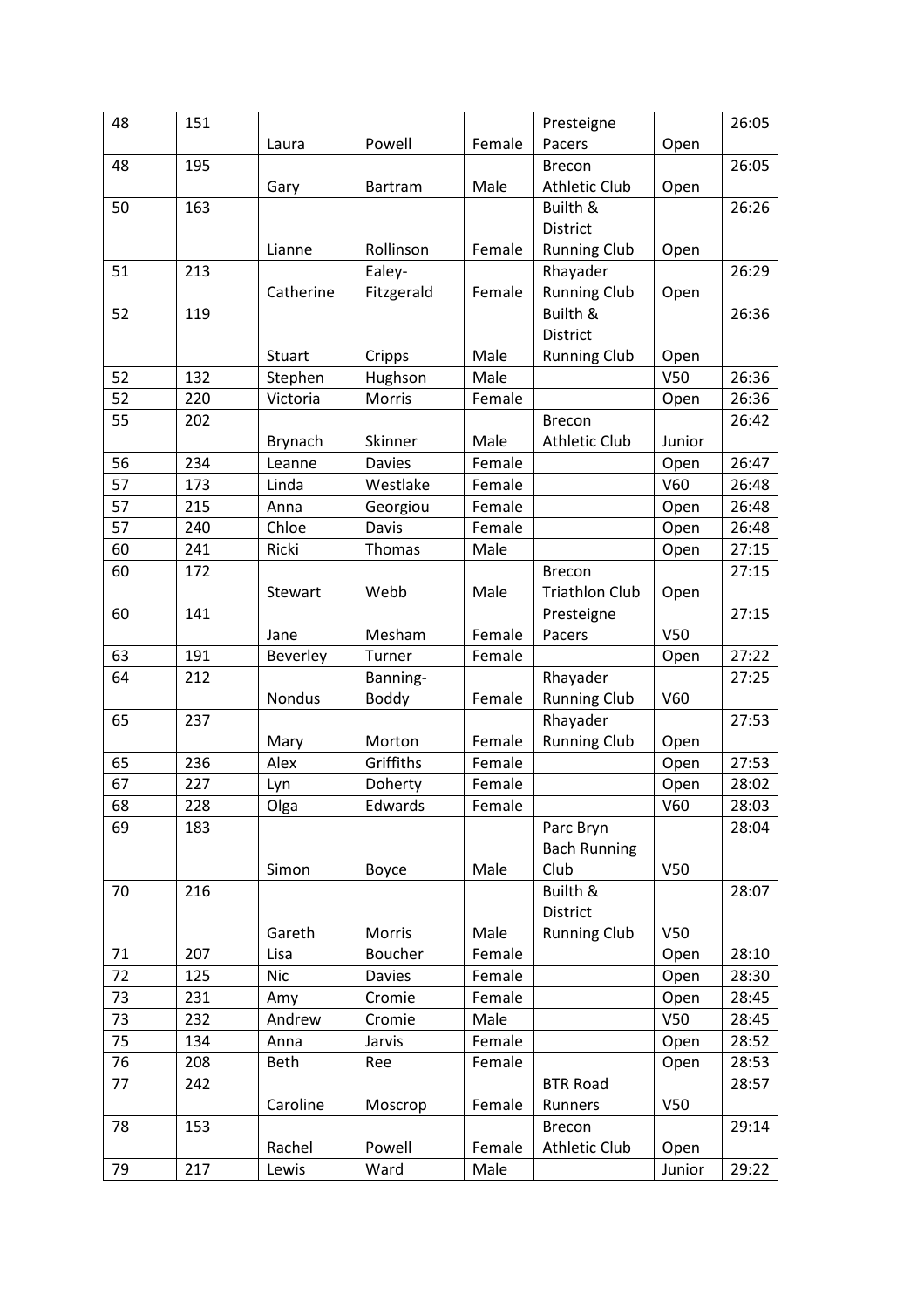| 80  | 226 | Yvette       | Price         | Female |                     | V <sub>50</sub> | 29:25 |
|-----|-----|--------------|---------------|--------|---------------------|-----------------|-------|
| 81  | 157 | <b>Tracy</b> | Price         | Female |                     | Open            | 29:38 |
| 82  | 167 | Cheryl       | Thompson      | Female |                     | V50             | 29:48 |
| 83  | 154 | Carla        | Price         | Female |                     | Open            | 29:59 |
| 84  | 135 | Hannah       | Jones         | Female |                     | Open            | 30:15 |
| 84  | 187 | Estelle      | Wilcocks      | Female |                     | Open            | 30:15 |
| 86  | 126 | Lucy         | Davis         | Female |                     | Open            | 30:32 |
| 87  | 209 | Melissa      | <b>Davies</b> | Female |                     | Open            | 30:39 |
| 88  | 158 | Adam         | Price         | Male   |                     | Open            | 30:45 |
| 88  | 170 | Simon        | Venti         | Male   |                     | V50             | 30:45 |
| 90  | 128 | Joan         | Gilbert       | Female |                     | V <sub>50</sub> | 30:49 |
| 91  | 162 | Sharon       | Raikes        | Female |                     | V60             | 30:59 |
| 92  | 143 | Karen        | Oakley        | Female |                     | V <sub>50</sub> | 31:09 |
| 93  | 152 | Sarah        | Powell        | Female |                     | Open            | 31:10 |
| 93  | 229 |              |               |        | Builth &            |                 | 31:10 |
|     |     |              |               |        | District            |                 |       |
|     |     | Adam         | Aulsebrook    | Male   | <b>Running Club</b> | Open            |       |
| 93  | 230 |              |               |        | Builth &            |                 | 31:10 |
|     |     |              |               |        | District            |                 |       |
|     |     | Hazel        | Aulsebrook    | Female | <b>Running Club</b> | V50             |       |
| 96  | 218 | Sue          | Cox           | Female |                     | V <sub>50</sub> | 31:11 |
| 96  | 150 |              |               |        | Severn              |                 | 31:11 |
|     |     | Jan          | Powell        | Female | <b>Striders</b>     | Open            |       |
| 98  | 139 |              |               |        | Rhayader            |                 | 31:45 |
|     |     | Hazel        | Lewis         | Female | <b>Running Club</b> | Open            |       |
| 99  | 164 | Lesley       | Sanders       | Female |                     | V50             | 31:52 |
| 100 | 159 | Jac          | Price         | Male   |                     | Junior          | 32:15 |
| 101 | 149 | Caroline     | Phillips      | Female |                     | Open            | 32:17 |
| 102 | 142 | Noreen       | O'Connor      | Female |                     | V60             | 32:26 |
| 103 | 115 | Heather      | <b>Brick</b>  | Female |                     | Open            | 32:41 |
| 104 | 214 | Sara         | Lloyd         | Female |                     | Open            | 32:45 |
| 105 | 131 | Sophie       | Hopkins       | Female |                     | Open            | 33:07 |
| 106 | 248 | Chris        | Debay         | Male   |                     | Op <u>en</u>    | 33:30 |
| 107 | 146 |              | Owen-         |        |                     |                 | 33:41 |
|     |     | Yvonne       | Newns         | Female |                     | V50             |       |
| 108 | 136 | Jo           | Jones         | Female |                     | V <sub>50</sub> | 33:45 |
| 109 | 171 | Yolanda      | Walters       | Female |                     | Open            | 35:19 |
| 110 | 194 | Susan        | Phillips      | Female |                     | Open            | 35:46 |
| 110 | 200 | Jan          | Powell        | Female |                     | V <sub>50</sub> | 35:46 |
| 112 | 185 | Steve        | Benbow        | Male   |                     | V70             | 35:56 |
| 113 | 196 | Emma         | Palmer        | Female |                     | Open            | 36:20 |
| 114 | 121 | Anita        | Cullingford   | Female |                     | Open            | 36:22 |
| 114 | 148 | Cerian       | Paton         | Female |                     | Open            | 36:22 |
| 116 | 188 | Sara         | Roberts       | Female |                     | Open            | 36:31 |
| 117 | 184 | Liz          | Benbow        | Female |                     | V60             | 37:31 |
| 118 | 118 |              | Campbell      |        |                     |                 | 38:11 |
|     |     | Nicola       | Jones         | Female |                     | Open            |       |
| 119 | 114 | Marion       | <b>Brick</b>  | Female |                     | V50             | 38:41 |
| 120 | 246 | Kate         | Jones         | Female |                     | Open            | 38:52 |
| 121 | 130 | Fiona        | Gwinnett      | Female |                     | Open            | 40:04 |